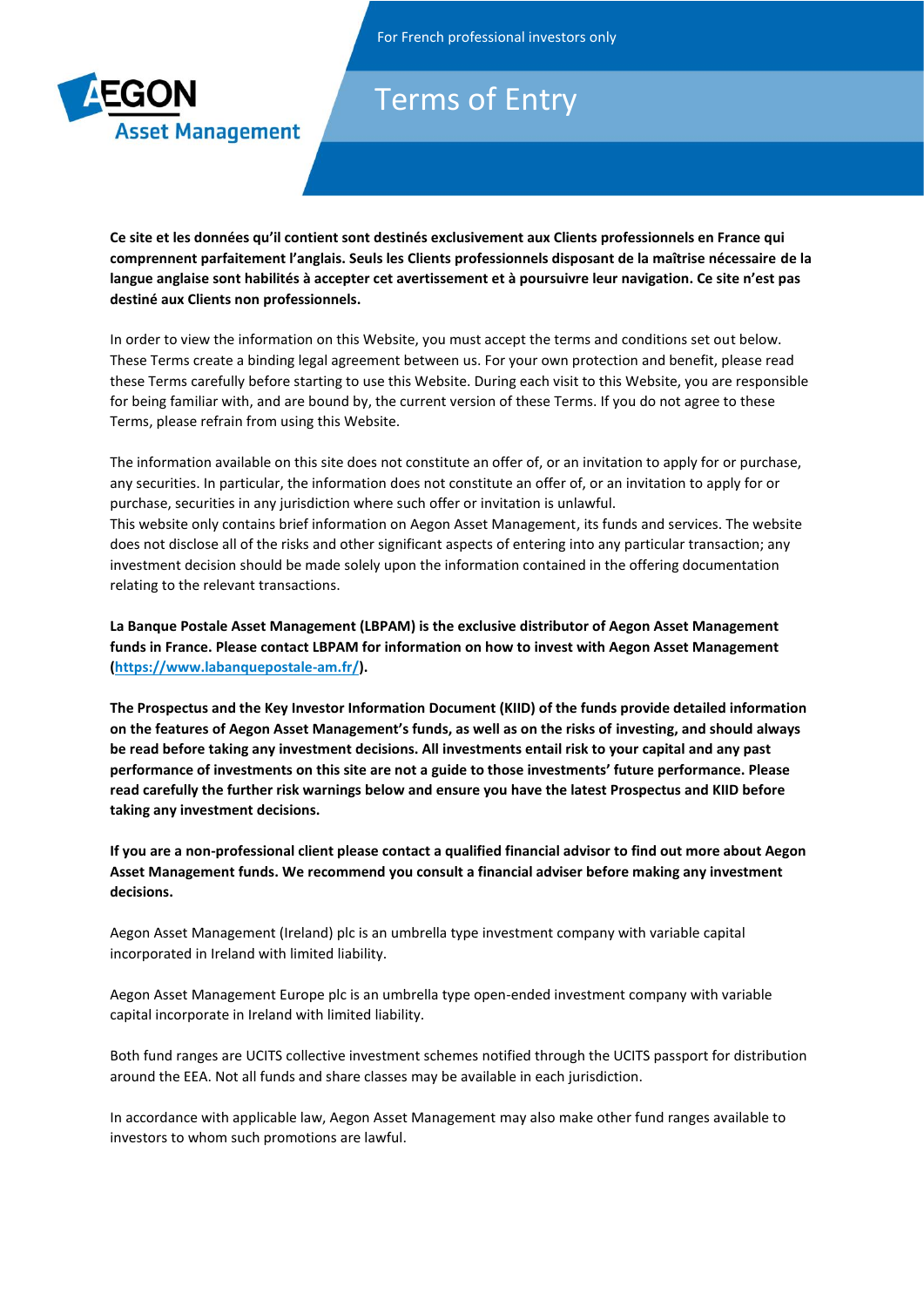

Promotion in the EEA (and in France in conjunction with LBPAM) is undertaken by Aegon Investment Management B.V. which is authorised and regulated by the Dutch Authority for the Financial Markets. Promotions in Portugal, Spain, Italy, Germany, Austria and Switzerland may also be carried on by Aegon Asset Management Pan Europe B.V which is authorised and regulated by the Dutch Authority for the Financial Markets.

Please read the local country supplement for the relevant funds to obtain the contact details of any local paying agents.

We hope you have no reason for complaint but if you do please email AegonAMTA@citi.com for Aegon Asset Management (Ireland) plc or aegoname.ta@citi.com for Aegon Asset Management Europe plc. You may also be able to raise your complaint through the EU Online Dispute Resolution (ODR) portal http://ec.europa.eu/consumers/odr/ if the product or service the complaint relates to was bought online, including via email.

The information on this website is not an offer to buy any of the funds mentioned. You should only invest in our funds on the basis of the relevant formal document – this means the prospectus, Key Investor Information document or terms and conditions.

The value of investments, and the income from them, may go down as well as up and is not guaranteed so an investor may not get back the amount originally invested. Any tax reliefs mentioned are those currently available and are subject to change.

No offer or invitation is made to any other persons to which this website is not addressed. In particular, no offer or invitation is made to any US persons (being residents of the United States of America or partnerships or corporations organised under the laws of the United States of America or any state, territory or possession thereof), who are excluded from the services or products offered in this site.

The content of this website may change from time to time and you should ensure that you rely upon the most up to date literature available.

This website may provide links to other websites. Those linked websites are not under our control. The provision of a link is not evidence of any endorsement of the material held there. We do not accept responsibility in any way for the contents of any linked site, or any link contained in a linked site, or for any material that you encounter when you leave this website. In particular, you may be directed to a website which is not owned or operated by a regulated financial services company.

RISK WARNINGS - Please read the KIID for a summary of the material risks which are relevant for each fund. The prospectus contains further, more detailed, descriptions of all relevant risks and should also be read. The following generic risk warnings apply broadly:

- The past performance of an investment is not a guide to future performance.
- The value of investments, and the income from them, may go down as well as up and is not guaranteed so an investor may not get back the amount originally invested.
- Any tax reliefs mentioned are those currently available and are subject to change as well as personal circumstances of investors. No tax advice is provided on this website.
- If the funds hold securities denominated in a variety of currencies, changes in exchange rates may affect the value of your investment.
- Where charges are taken wholly or partly out of a fund's capital, distributable income will be increased at the expense of capital which will either be eroded or future growth constrained.